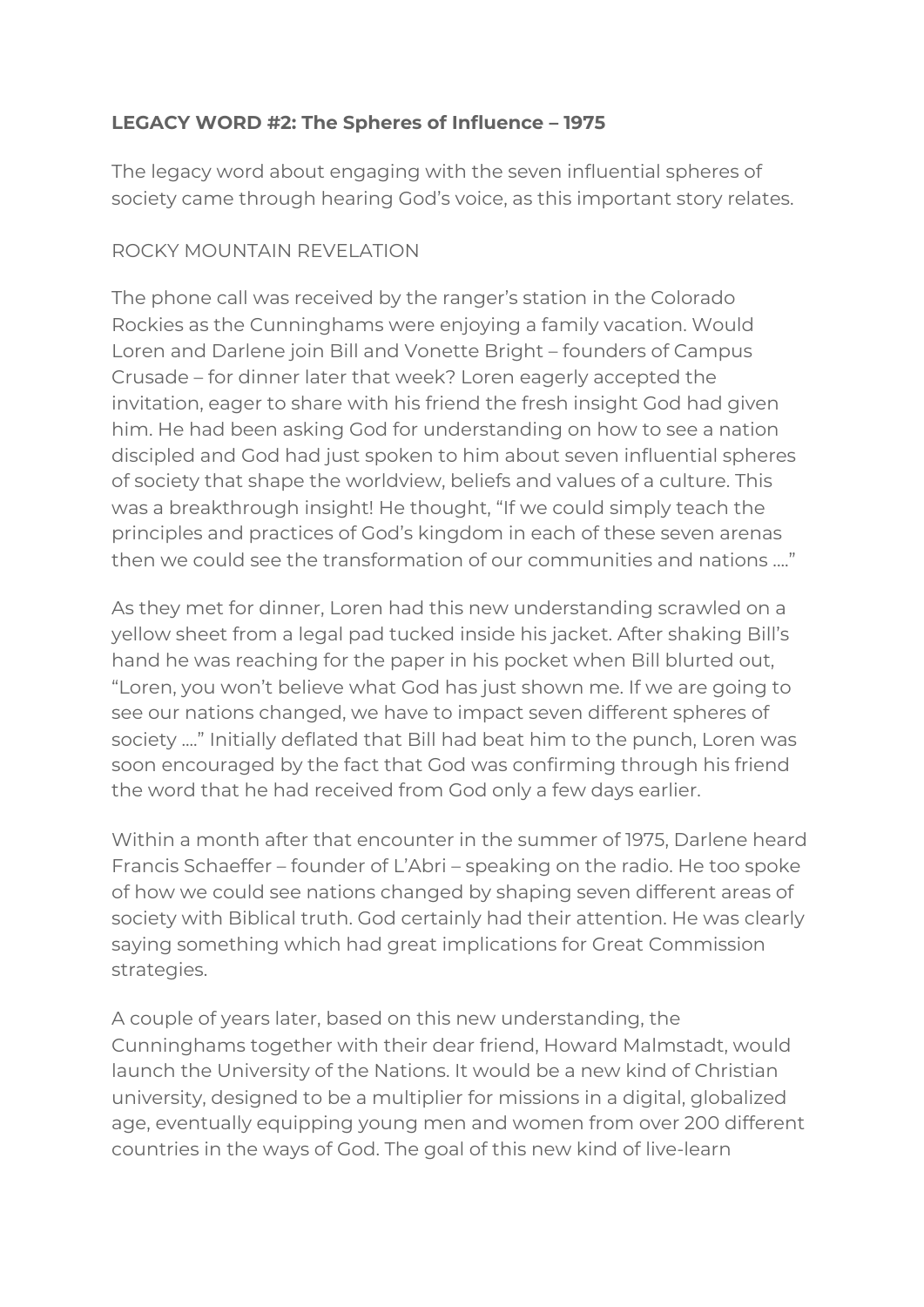training? To bring transformational change to nations by intentionally applying kingdom principles in each of the seven spheres of influence!

THE SEVEN SPHERES OF INFLUENCE Once you read the last chapter of a well-crafted mystery novel, all of the clues – which previously may have eluded you, the reader – fall into place, revealing an unmistakable pattern that leads to the solution of the mystery. It's all so obvious once the great detective explains the compelling evidence. Then when you re-read the novel, all that which was once obscure becomes amazingly clear. In a similar way, an understanding of the framework of the seven spheres of influence allows us to be able to re-read the text of the Scriptures and grasp essential, God-inspired concepts, which we might have easily glossed over without first being aware of this framework. But once we see the pattern, we see it not just here or there, but everywhere through Scripture. It becomes apparent to the student of the Word that God has been concerned with the discipling of nations throughout all of human history.

A MESSAGE FOR THIS GENERATION The time is now ripe for this message. Even though several variations of the theme have emerged in recent years – some with 7, others with 8 or even 12 spheres – the foundational principle is the same: God created individuals (Genesis 1:26-27) and loves them, wanting to redeem them from brokenness and sin. In the same way God created nations (Acts 17:26-27) and loves them, and wants to bring kingdom transformation into every dimension of their societal interactions. So whether you call this reality a "sphere" a "mind-molder" or a "mountain" – it points to a God who cares for both individual and corporate humanity. This same God sent prophets of old to speak the word of God at times to individuals (a king, a general, a widow) and at times to corporate expressions of humanity (a tribe, a city, a nation). God has a heart for lost individuals and lost nations and invites us to collaborate with him to bring a transformative impact of the kingdom of God into every area of life, both private and public.

These seven spheres exist in every society from the most primitive stone-age tribes to the most sophisticated megacities. They include the areas of family, economy, government, religion, education, media, and celebration. The seven spheres are to every society what the basic biological systems are to the human body – an intrinsic part of God's design, which give life when they are functioning in a healthy manner. Since God is the designer of these spheres, it would be good for us to dedicate effort to understand his purposes for each of them.